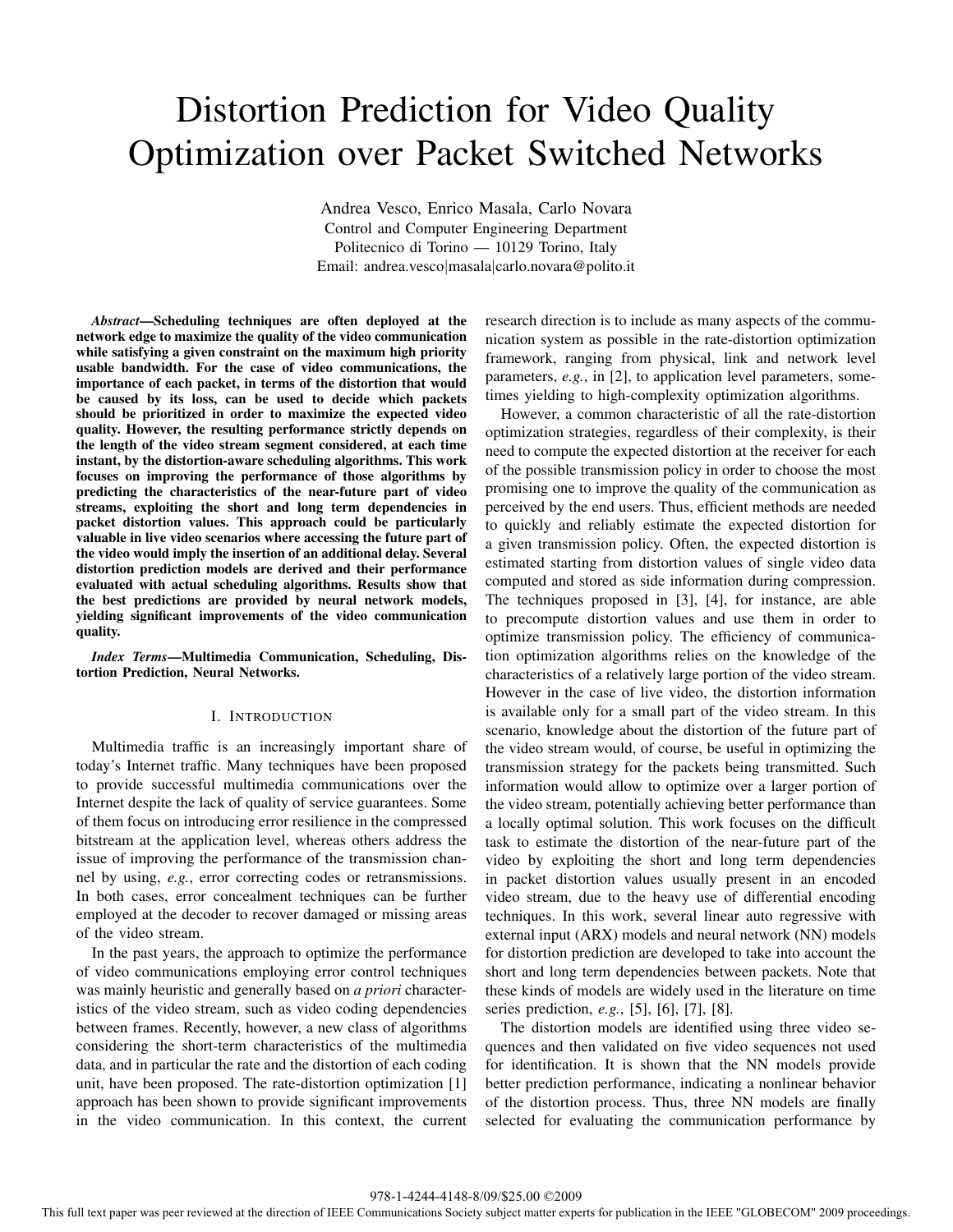simulation. This work addresses the common scenario of video communication over packet switched networks providing different classes of service. The distortion prediction is exploited to optimize the scheduling decisions at the sender side given a constraint on the maximum bandwidth available in the highest quality service class. The performance of the proposed distortion prediction technique is compared to simpler prediction techniques showing its effectiveness in optimizing scheduling decision at the sender side and consequently in improving the quality of the video communication.

The paper is organized as follows. Section II presents the network model whereas the analysis-by-synthesis technique, employed to estimate the packet distortion, and the distortionaware sender scheduling algorithm are discussed in Section III. The distortion prediction models and simulation results are presented in Section IV and Section V respectively. Finally, the proposed approach and research directions are discussed in Section VI.

#### II. NETWORK MODEL

The network model assumes a backbone of a generic topology. Each network node implements the Static Priority scheduling. The scheduler in each node, consists of a number of  $n$  prioritized FIFO queues. Each packet entering the network is marked in accordance with a given priority level  $i$ and, therefore, is assigned to queue  $i$  inside the scheduler. The scheduler always serves the packet at the head of the highest priority non-empty queue.

In the simple, but commonly deployed, case of two classes of service packets marked as high priority receive the *premium* service while low priority packets experience the *best effort* service. The *premium* service ensures no packet loss and upper-bounded end-to-end delay such that the loss/late probability  $(P_{ll})$ , *i.e.*, the probability of a packet either being lost or not arriving at the receiver on time for playback, is equal to zero. On the contrary, a low priority packet sent at time t experiences a loss probability  $P_{lost}^{L}$ , independent of  $t$ , and a variable end-to-end delay whose distribution is  $f_r(t \mid not \text{ lost})$ . Let  $t_0$  and  $T_{dd}$  be the forwarding time of a packet and its delivery deadline at the receiver, respectively. Let also define  $\theta = (t_{dd} - t_0)$  as the maximum time the packet can spend in the network. Thus the loss/late probability is given by

$$
P_{ll}^{L} = P_{lost}^{L} + \left(1 - P_{lost}^{L}\right) \int_{\theta}^{\infty} f_{r}\left(t \mid not \, lost\right) \, dt \tag{1}
$$

# III. QUALITY-ORIENTED VIDEO TRANSMISSION

# *A. Analysis-by-Synthesis Technique*

The quality of multimedia communications over packet networks is affected by packet losses. The amount of quality degradation strongly differs depending on the perceptual importance of the lost data. Such quality degradation could be estimated by means of the distortion introduced by the concealment algorithm in case of losses. The potential distortion introduced in the reconstructed stream by the loss of each element could be computed using the analysis-by-synthesis technique, presented in [4]. A possible method to compute the distortion caused by the loss of a certain data unit, *e.g.*, a video packet, referred to as the *distortion of the packet* in the following, is composed of the following steps:

- 1) Decoding, including concealment, of the bit stream simulating the loss of the element being analyzed (synthesis stage).
- 2) Quality evaluation, that is, computation of the distortion caused by the loss of the element; the original and the reconstructed picture after concealment are compared using, *e.g.*, Mean Squared Error (MSE).
- 3) Storage of the distortion value as an indication of the perceptual importance of the analyzed video element.

The previous operations can be implemented by small modifications of the standard encoding process, which already simulates decoding operations since this is needed for motioncompensated prediction. Thus complexity is only due to the concealment algorithm. Moreover, the analysis-by-synthesis technique, as a principle, can be applied to any video coding standard. The values computed with the analysis-by-synthesis algorithm are, of course, dependent on the particular encoder used. Due to the inter-dependencies which typically exist between data units, the simulation of an isolated loss is not completely realistic, particularly for high packet loss rates. Every possible combination of events should ideally be considered, weighted by its probability, and its distortion computed by the analysis-by-synthesis technique, obtaining the expected distortion value. For simplicity, however, we assume that all preceding data units have been correctly received and decoded. Nevertheless, this leads to a useful approximation as demonstrated by some applications of the analysis-bysynthesis approach to MPEG coded video [9], [10]. Moreover, the effectiveness of this approximation is demonstrated by the results provided in Section V. Finally, note that a lowcomplexity model-based approach, first presented in [11], is employed in this work to estimate the distortion caused by packet losses in future frames due to error propagation. This model allows to estimate the distortion propagation in future frames even in case of low delay video communications scenarios.

## *B. Distortion-Aware Sender Scheduling*

When a video sequence is transmitted throughout the network errors and packet losses contribute to increase the distortion  $d_0$  introduced by the video encoding process. Such distortion is evaluated by computing the Mean Squared Error (MSE), for each frame, between the distorted sequence and the original uncompressed one. The exact expected distortion  $E[d]$  value at the receiver for a given video sequence could be computed as the weighted average of the distortions corresponding to all the possible realizations of the network channel where the weights are the probability of a specific channel realization, as formulated in [12]. However, this procedure is impractical due to its computational complexity, hence a linear approximation is commonly used [3], [4], [12], [13].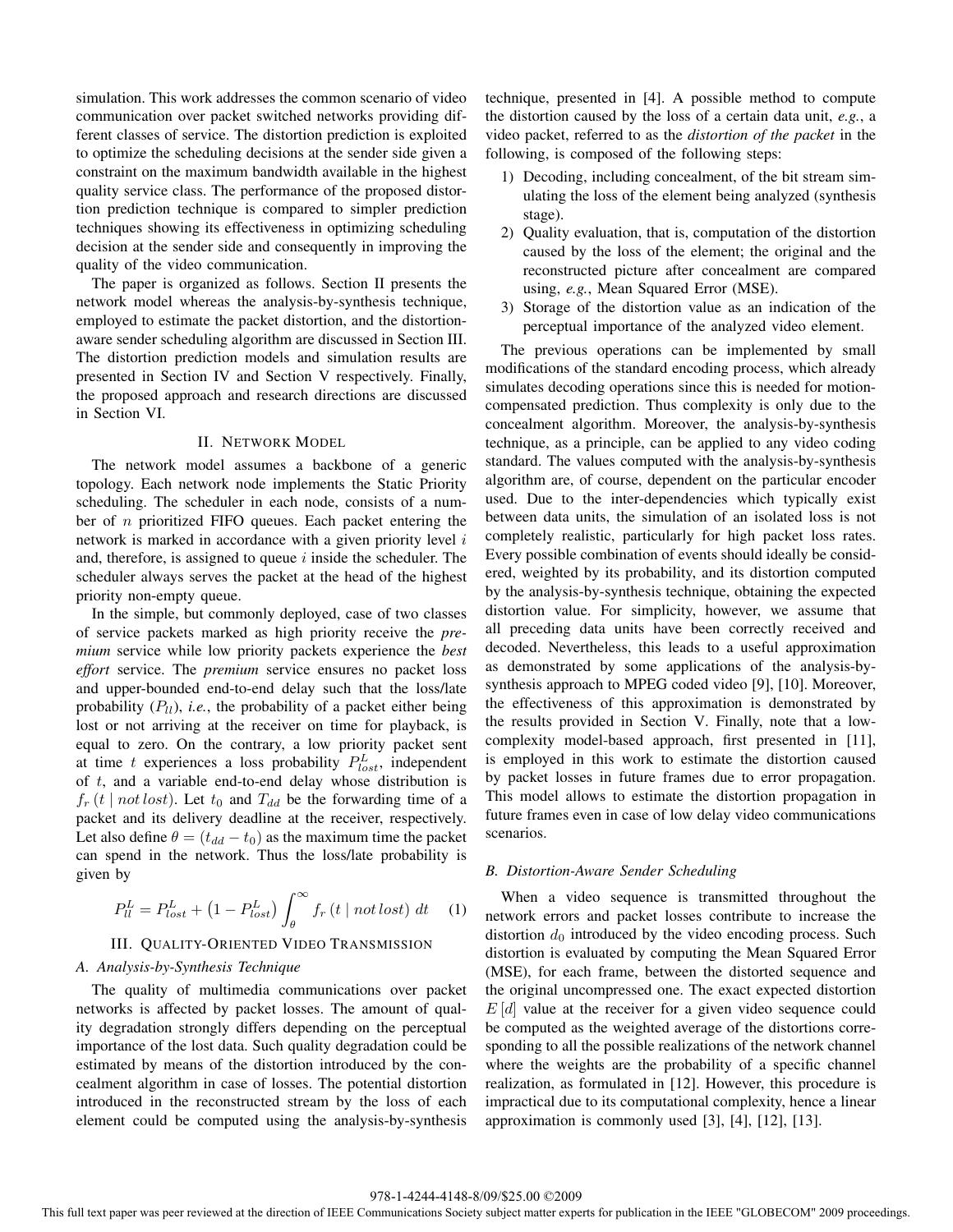In other words, it is assumed that if two packets  $p_1$  and  $p_2$  have distortion  $d_1$  and  $d_2$ , respectively, their loss causes an overall distortion  $d_1+d_2$ . Let  $\Omega$  be the set of packets in which the video sequence is packetized,  $\alpha$  the subset of packets sent as high priority and  $\beta$  the subset of packets sent as low priority such that  $\Omega = \alpha \cup \beta$  and  $\alpha \cap \beta = 0$ . Since the  $p_{ll}^H = 0$  the expected distortion as seen by the receiver is given by expected distortion as seen by the receiver is given by

$$
E\left[d\right] = d_0 + \sum_{i \in \beta} d_i \cdot p_{ll}^L. \tag{2}
$$

In order to minimize the expected distortion, *i.e.*, maximize the quality of the video communication, the transmission of a video flow should be performed by sending all packets as high priority in the network. However, a video stream is inherently variable as the amount of bits required to encode each video frame changes significantly. Thus the maximum frame size should be used to determine the allocation, but this might yield to inefficient allocation of premium bandwidth. Therefore, more efficient techniques could be implemented by reducing the allocation of the premium bandwidth and sending video packets in excess as low priority. As a result the expected distortion can be efficiently minimized by sending the packets which would cause the highest distortion in case of loss as high priority, and by sending, at the earliest transmission opportunity, low priority packets in order to minimize their late probability, see Eq. (2). To find a global optimum which minimizes the expected distortion, the scheduling algorithms should run on the entire video sequence, which is obviously not possible. Therefore the maximum length of the video sequence on which the algorithm is run can be, for example, determined on the basis of the maximum delay high priority packets can experience in the network, or a percentile thereof.

The capability of predicting the distortion of packets in future frames would allow to optimize the scheduling without waiting for the future packets to be available. This scheduling scheme, reducing the sender side delay, *i.e.*, the delay introduced by the sender scheduler, is suitable for live video scenarios where minimization of the end-to-end delay is desirable. Assuming that all packets of video frame are available at the sender scheduler every  $1/F_r$ , where  $F_r$  is the video frame rate, the scheduler operates as follows. At time  $t$  packets of the video frame  $i$  are available and the scheduler immediately sends the most important as high priority. The total amount of packets sent as high priority is controlled such that the sending rate is less than or equal to the dedicated premium bandwidth over a given time interval. Then the scheduler estimates, using a prediction algorithm, the distortion  $d^{t+1}$ and the size  $b^{t+1}$  of packets of video frame  $i+1$ . The packet size prediction is based on a "persistent model" aware of the group of picture (GOP) structure. Video coding is, in fact, often characterized by a GOP structure which is repeated periodically. Given the GOP structure, the model works as follows: either  $\hat{b}^{t+1} = b^{t+1-GOP}$  if the next frame is the first of a new GOP or  $\hat{b}^{t+1} = b^t$  otherwise. At this time the first of a new GOP or  $\hat{b}^{t+1} = b^t$  otherwise. At this time the scheduler processes the remaining packets of video frame  $i$  and the predicted packets of frame  $i + 1$ , choosing which packets of the video frame i have to be delayed because they will be sent as high priority after scheduling at time  $t + 1$  and which packets have to be immediately sent as low priority. This increases the time low priority packets can spend in the network, *i.e.*, decreases the  $p_{late}^L$ , and consequently further reduces the expected distortion, see Eq. (2). At time  $t + 1$ packets of the video frame  $i+1$  and delayed packets of frame  $i$  are available, thus the scheduler immediately sends the most important ones as high priority and the remaining packets of video frame  $i$  as low priority. The remaining packets of frame  $i + 1$  are processed, after the prediction phase, as described above. The expected distortion is negatively affected by the number of packets delayed at time  $t$  and not sent as high priority at time  $t + 1$  as they have less probability to reach the destination on time for decoding than packets immediately sent at time  $t$ . This means that the efficiency of the proposed scheduling algorithm is strictly related to the accuracy of the distortion prediction model.

## IV. DISTORTION PREDICTION MODELS

Consider a dynamic process described by a discrete-time variable  $y^t \in \mathbb{R}$ ,  $t = 1, 2, \dots$ , where t indicates the time. Suppose that, at each time  $t$ , it is of interest to have a prediction of this variable at time  $t + 1$ . Then, a prediction model is a function mapping all the *experimental* and *prior* information on the process available until time t into a prediction  $\hat{u}^{t+1}$  of  $y^{t+1}$ , *e.g.*, [5], [6], [7], [8], [14].

In the application considered in this paper, the variable to predict is the distortion  $d^{t+1}$ . The sampling time is  $1/F_r$  s. The available experimental information at each time  $t$  is given by measurements of the distortion  $d^{\tau}$  itself and of the packet size  $b^{\tau}$  for  $\tau \leq t$ . As prior information on the process, it is known that  $d^t$  and  $b^t$  have an approximately periodic behavior with a period of 12 samples given by the GOP structure (one I-type frame followed by eleven P-type frames).

Several distortion prediction models have been developed, aimed at optimizing the performances of the scheduling algorithm presented in the previous section. The models are now described.

#### *A. Omniscient Model (OM)*

The OM model gives the exact prediction:

$$
\widehat{d}^{t+1} = d^{t+1}.
$$

Clearly, the OM model cannot be used in on-line applications, since  $d^{t+1}$  is not known at time t. However, the OM model gives the best possible performance in both prediction and scheduling, it thus provides an upper bound on the performances which can be achieved by any model. In this work, the OM model is used as a term of comparison for the other models.

## *B. All-No-Delayed Model (AN)*

The AN model corresponds to what is called "persistent model" in the literature on time series prediction. It gives a

#### 978-1-4244-4148-8/09/\$25.00 ©2009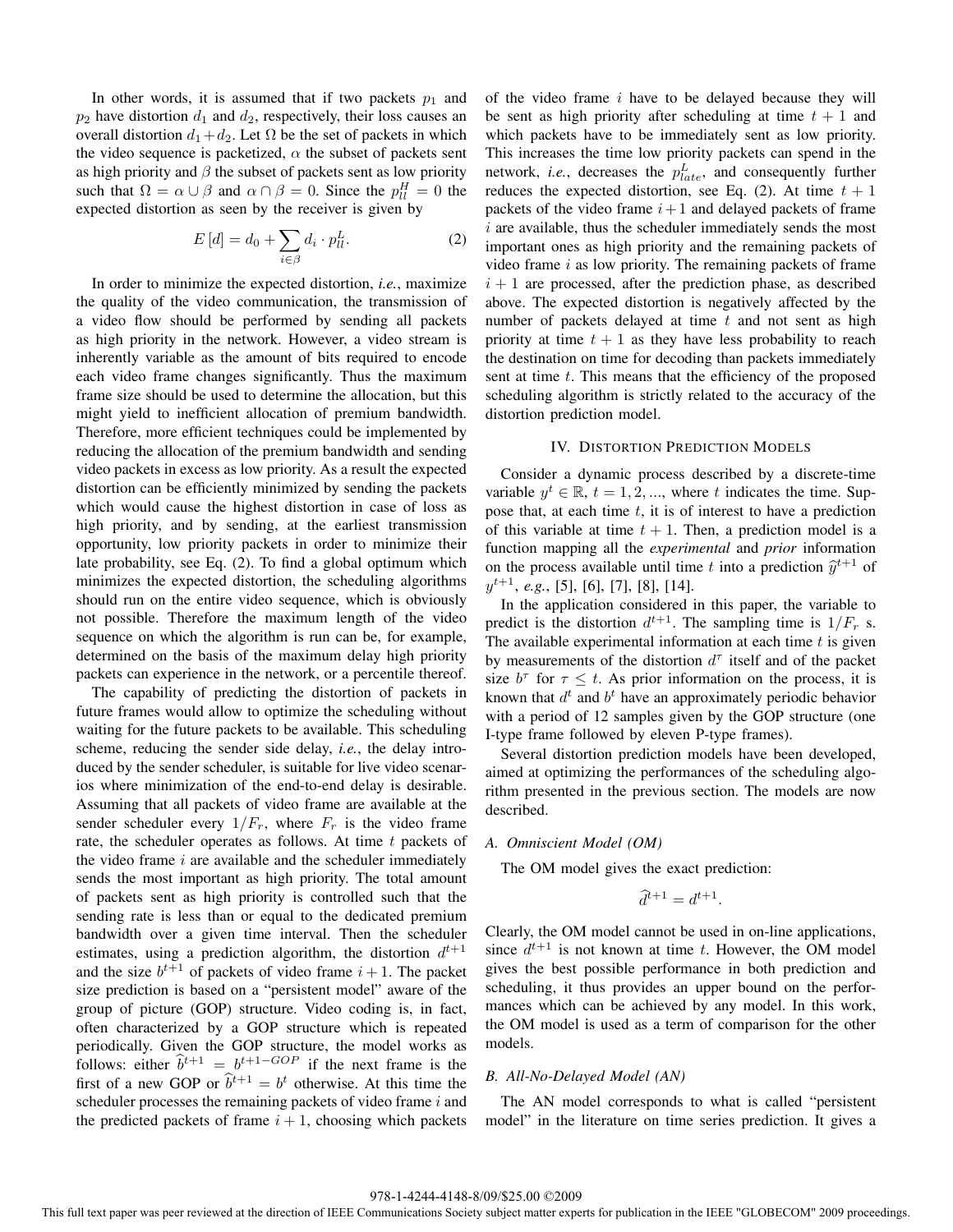prediction equal to the value of the variable measured at the current time t:

$$
\widehat{d}^{t+1} = d^t.
$$

Such a trivial model is often used to have a lower bound on the performance which should be achieved by any model. The AN model is interesting for video transmission applications since it leads to a scheduling algorithm such that no packets are delayed.

# *C. All Delayed Model (AD)*

The AD model gives a prediction greater than the value of the variable measured at the current time  $t$ :

$$
\widehat{d}^{t+1} > d^t.
$$

This model is interesting for video transmission applications because, independently of the exact value of  $\hat{d}^{t+1}$ , it leads to a scheduling algorithm such that all packets are delayed.

# *D. Linear Models (ARX)*

Several linear ARX models have been identified. These models are of the form

$$
\widehat{d}^{t+1} = \beta w^t + \lambda
$$

$$
w^t = [d^t; b^t; d^{t-11}; b^{t-11}]
$$

where  $\theta = \{ \lambda \in \mathbb{R}, \beta \in \mathbb{R}^4 \}$  is a set of parameters.

The particular choice of the lagged values  $d^t$ ,  $b^t$ ,  $d^{t-11}$  and  $b^{t-11}$  in the regressor w<sup>t</sup> has been suggested by the fact that the distortion process has an approximately periodic behavior with a period of 12 samples.

The linear models have been identified on three video sequences called "akiyo", "city" and "coastguard". The identification has been performed by minimizing the following cost function:  $D^{(e)}$  +  $D^{(e)}$ 

$$
J(\theta) = -aD(\theta) + bE(\theta)
$$
  
\n
$$
D(\theta) = \frac{1}{N} \sum_{\substack{t=1 \ N}}^{N} n_D^t(\theta)
$$
  
\n
$$
E(\theta) = \frac{1}{N} \sum_{t=1}^{N} n_E^t(\theta)
$$
\n(3)

where:

- N is the length of the video sequence obtained by joining in series the three video sequences.

 $- n_D^t(\theta)$  is the total number of packets delayed at time t by the scheduler, based on the distortion prediction.

 $-\frac{n_E^t}{E}(\theta)$  is the number of wrong scheduling decisions at time  $t$ , *i.e.*, the number of packets delayed at time  $t$  and not sent as high priority at time  $t + 1$ .

- a and b are weights to be chosen according to:  $a \gg b$  $\implies$  large number of right scheduling decisions,  $a \ll b \implies$ small number of wrong scheduling decisions.

The motivation for using this cost function is that a prediction model "close" to the OM model is looked for. Indeed, the OM model maximizes the number of delayed packets and minimizes the number of wrong scheduling decisions as well.

The estimate of the parameters has been obtained as

$$
\widehat{\theta} = \arg\min_{\theta} J(\theta).
$$

Many values of  $(a, b)$  have been considered in order to characterize the trade-off between number of delayed packets  $D(\theta)$  and number of wrongly delayed packets  $E(\theta)$ . For each value of  $(a, b)$ , an ARX model has been obtained. Then, all the ARX models have been used to construct a Pareto optimality curve in the plane  $(D, E)$ , *e.g.*, [15]. This curve has been constructed by simulating the ARX models and the corresponding scheduling algorithms on a video sequence obtained by joining in series five video sequences called "pamphlet", "deadline", "paris", "crew" and "mobile". Note that these sequences have not been used for identification, and thus they provide a reliable data set for the validation of the prediction models [6]. The Pareto optimality curve is shown in Figure 1.

## *E. Neural Network Nonlinear Models (NN)*

The NN models are of the form

$$
\hat{d}^{t+1} = f(w^t) \n w^t = [d^t; b^t; d^{t-11}; b^{t-11}]
$$

where the  $f$  is a one hidden layer perceptron [16] composed by  $r$  neurons:

$$
f(w) = \sum_{i=1}^{r} \alpha_i \sigma(\beta_i w - \lambda_i) + \zeta.
$$
 (4)

Here  $\theta = {\alpha_i, \lambda_i, \zeta \in \mathbb{R}, \beta_i \in \mathbb{R}^4}$  is a set of parameters and  $\sigma(x)=2/(1 + e^{-2x}) - 1$  is a sigmoidal function.

Several neural networks of the form Eq. (4) have been identified (trained, according to the neural networks terminology) on the three video sequences "akiyo", "city" and "coastguard". The training has been performed by minimizing the cost function in Eq. (3). Many values of  $(a, b)$  have been considered in order to characterize the trade-off between number of delayed packets  $D(\theta)$  and number of wrongly delayed packets  $E(\theta)$ . For each value of  $(a, b)$ , an NN model has been obtained. Then, all the NN models have been used to construct a Pareto optimality curve in the plane  $(D, E)$ . As for the ARX models, this curve has been obtained using the five video sequences, not used for identification, "pamphlet", "deadline", "paris", "crew" and "mobile". The Pareto optimality curve is shown in Figure 1, together with Pareto curve of the ARX models, and the values of  $(D, E)$  provided by the OM, AN and AD models. It can be observed that the trade-off between  $D(\theta)$ and  $E(\theta)$  is well described by the curve, even if the curve has been obtained from a data set different from the one used for identification. This suggests that some features of the distortion process are common to all video sequences.

Another observation stemming from Figure 1 is that the ARX optimality curve is farther than the NN optimality curve from the point corresponding to the omniscient prediction model OM. This indicates that distortion is a nonlinear process and motivates the use of nonlinear prediction models.

Then, three NN models, called NN1, NN2 and NN3, have been selected on the optimality curve and used in the next section to assess the communication performance by simulation.

## 978-1-4244-4148-8/09/\$25.00 ©2009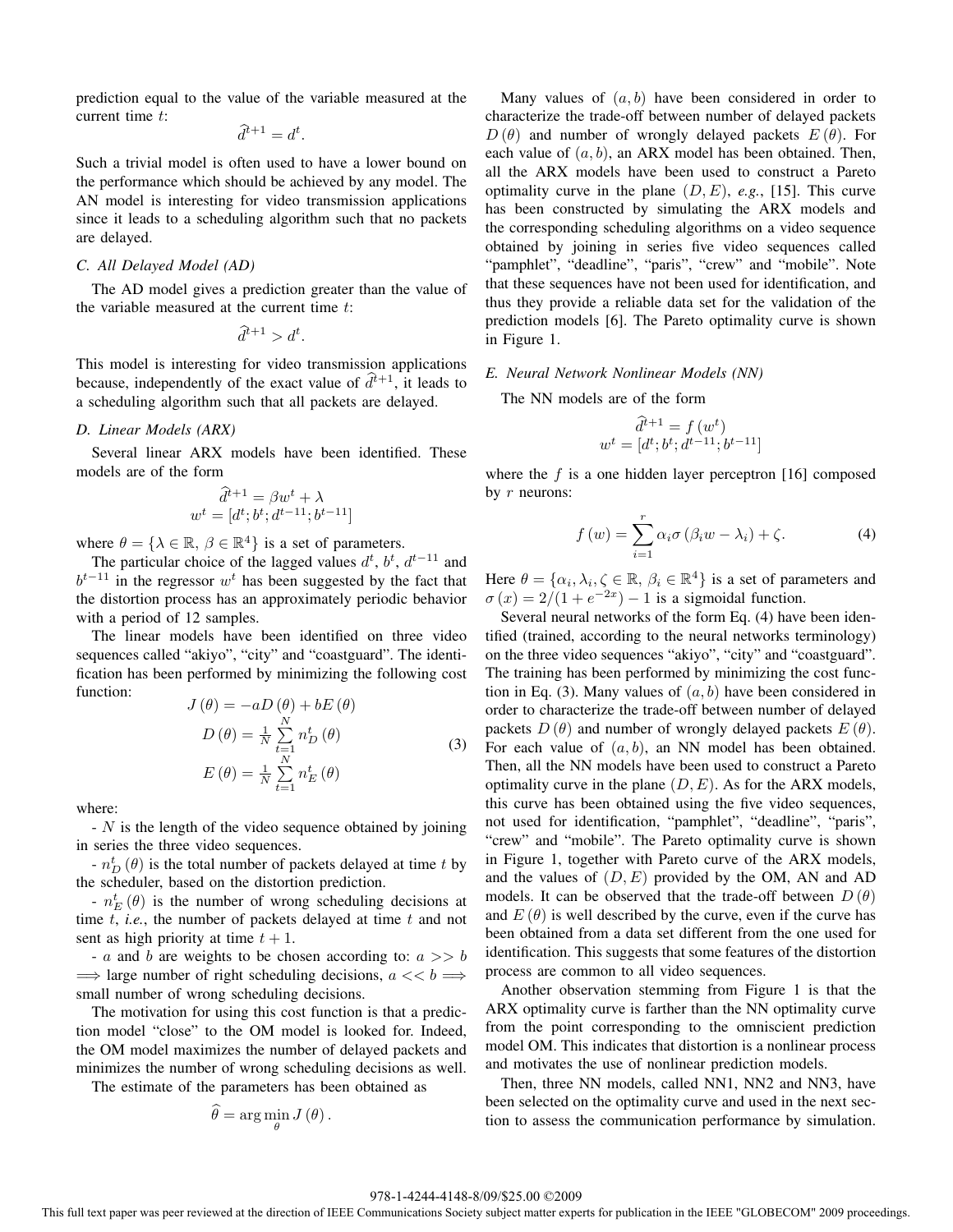

Fig. 1. Prediction models performance on the validation set: Pareto optimality curves.

|          | OМ    | NN1  |      | NN2   |      | NN3   |      |
|----------|-------|------|------|-------|------|-------|------|
|          |       |      |      |       |      |       |      |
| Sequence |       |      | E    | I)    | E    |       | E    |
| Foreman  | 10.74 | 7.70 | 0.10 | 10.26 | 0.60 | 11.41 | 1.20 |
| Mad      | 9.98  | 6.76 | 0.00 | 9.22  | 0.04 | 10.02 | 0.42 |
| Lts      | 9.20  | 7.40 | 0.02 | 9.11  | 0.33 | 9.81  | 0.85 |
| Harbour  | 8.85  | 6.00 | 0.42 | 7.65  | 0.70 | 8.81  | 1.11 |

TABLE I DISTORTION PREDICTION PERFORMANCE (PERCENTAGE).

## V. MODEL-BASED SIMULATIONS

The performance evaluation focuses on evaluating the effectiveness of the proposed scheduling algorithm exploiting the distortion prediction technique. A model implementing the entire sender scheduler was developed in Matlab. The video sequences in the simulation set known as "foreman", "mad", "lts" and "harbour", are encoded at CIF resolution (352x288), 30 fps. The H.264 encoder v. JM11 [17] is configured to produce packets containing a fixed number of macroblocks, hence producing a fixed number of packets per frame. In more details, 22 macroblocks (each one is 16x16 pixels) are grouped into a packet, then each video frame is packetized into 18 packets each containing an entire row (16x352 pixels) of the encoded picture. Thus, the total number of packets per video sequence is 5400. The quantization parameter is fixed, yielding an approximately constant video quality. Moreover, the amount of premium bandwidth reserved to each video flow is chosen on the basis of its average bitrate at network level in all the experiments. The average bitrates are 862Kb/s, 511Kb/s, 927Kb/s and 1.85Mb/s for the "foreman", "mad", "Its" and "harbour" video sequences respectively.

First, the performance of the proposed scheduling algorithm has been assessed considering the relative indices  $D$  and  $E$ defined in Eq. (3).

The values of these indices obtained on the simulation set are reported in Table I. It is worth noting that these values are consistent with the values obtained on the validation set, represented in Figure 1. In fact, the values of  $D$  and  $E$ increase as the scheduler uses NN1, NN2 and NN3 on both the data sets. Since the simulation set is different from the training and validation sets used in the previous section, this is a further confirmation that some features of the distortion process are common to all video sequences, which allows to design reliable prediction methods.

Then, the performance of the scheduling algorithm has been assessed by means of a network model. The high priority packets are always considered correctly decoded whereas low priority packets are subject to uniform random losses. In accordance to Eq. (1) the loss/late probability suffered by packets delayed by the scheduler and then handled as low priority is greater then loss/late probability suffered by low priority packets immediately scheduled for transmission by the sender scheduler. The results are evaluated in terms of video quality using the Peak Signal-to-Noise Ratio (PSNR), which is commonly used in the multimedia communications community. The increment in late probability due to the further delay introduced by the sender scheduler depends on many network-dependent factors, *e.g.*, packet delay distribution. Thus, Figures 2, 3, 4 and 5 show the PSNR performance for the video sequences in the simulation set as a function of the late probability suffered by packets delayed by the sender scheduler and then handled as low priority given a loss probability experienced by all low priority packets. Note that this allow to assess the end-to-end performance of the video communication independently of a particular network scenario.

The results show that the proposed prediction technique based on neural networks is able to achieve a PSNR performance very close to the omniscient algorithm, which has perfect knowledge of future packet distortion values. The alldelayed (AD) packet technique provides, as expected, the worst performance, since delaying packets at the transmitter increase their PLR, thus reducing the quality of the video communication. The all-no-delayed (AN) technique, instead, provides a better performance, which however can be improved if some knowledge of future distortion packets is available, as with the proposed prediction techniques. In that case, in fact, less important packets are delayed hence increasing their PLR. This fact is, however, more than counterbalanced by reserving the better service for future packets which are predicted to have higher distortion, *i.e.*, to be more important, than the delayed ones. The general performance trend of the proposed scheduling algorithm is maintained even when the loss probability suffered by low-priority packets increases. Similar experiments on other video sequences, not shown due to space constraints, further confirm the trend.

# VI. CONCLUSIONS AND FUTURE WORK

This work focused on how to efficiently and reliably estimate the distortion of the near-future part of video streams by exploiting the short and long term dependencies in packet distortion values. The aim is to run the optimization over a larger portion of the video stream, potentially achieving better performance than a locally optimal solution. In this work, several linear auto regressive with external input (ARX) models